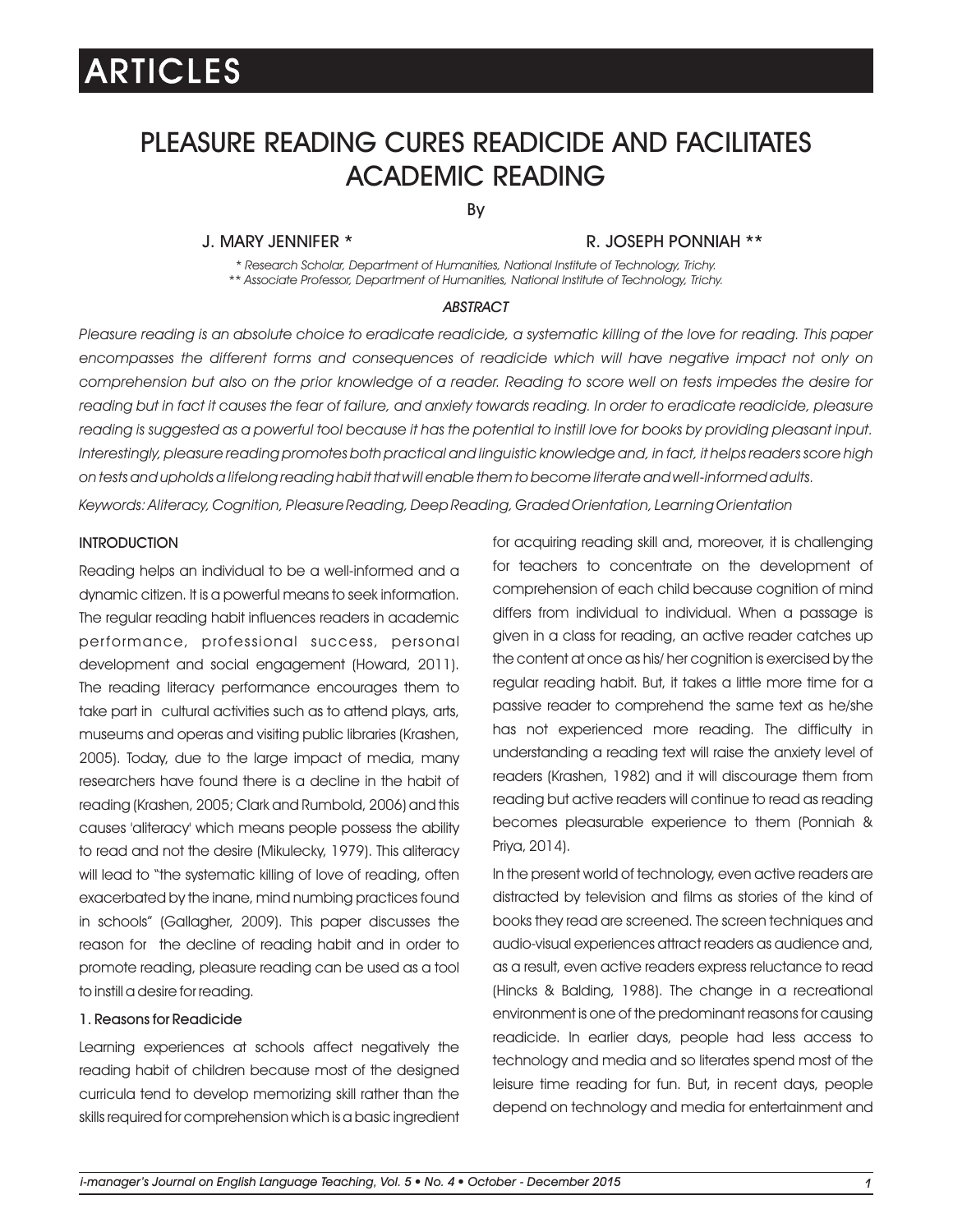sometimes they read by free voluntary surfing for information. Moreover, the immediacy in digital reading and instantaneous presentation of expansive information (Wolf, 2008) inhibit readers from doing deep reading. As a result, while reading for pleasure, they are unable to have aesthetic experiences and even, at times failed to scan the crux of the matter as they desire to gather.

Tests insist fear of failure (Pulfrey et.al 2011) and time constraint compels learners for shallow reading and hence they become superficial thinkers by skipping hard parts and choosing familiar topic or a shorter book to get higher grades on tests. It does not mean that they are unmotivated to learning but instead, they are placed in "graded orientation" rather than "learning orientation" that sets a goal for getting better grades (Kohn, 2011). This "graded orientation" has negative effects on deep learning and in which learners are trained as test-takers and this prevents them from deep thinking and hence they become victims for standardized tests (Gallagher, 2009). In addition, these tests measure the temporary acquisition of knowledge and skills more than genuine understanding (Kohn, 2011). In particular, motivation, the real essence of learning, creates adverse effects in learners for getting better grades. Thus, testing strategy affects reading and deep reading negatively and hence causes readicide.

### 2. Pleasure Reading as a Cure for Readicide

Reading needs thousands of exposures (Wolf, 2009). Maximizing exposures is possible only with comprehensible texts which provide readers with language competence and content. In addition, curiosity of the content presented in texts evokes the mind of a reader, persists with a flow that sustains interest and extends the time devoted for reading. Similarly, reading will be interesting if the text provides comprehensible input with pleasure component. In fact, readers find more pleasure in recreational books than in academic texts. Exposure to high interest texts enables learners as readers to continue reading for pleasure which will help them analyze critically the themes and characters and hence affects cognition. Further, they become autonomous learners as they do self-selected reading. Moreover, neurons in our brains have 'plasticity', its 'protean capacity' accepts change and reorganizes itself for new

skills (Wolf, 2008). This indicates pleasure reading reorganizes the brain to experience academic language which is of higher level. In other words, it will serve as a bridge to academic language.

#### *2.1 Pleasure Reading and its Characteristics*

Pleasure reading has different labels which includes sustained silent reading, extensive reading, leisure reading, independent reading, out-of-school reading, self-selected reading, reading for fun, free voluntary reading, Drop Everything And Read (DEAR) and so on. It provides readers to choose reading materials for themselves based on their linguistic competence (Day and Bamford, 1998). In this kind of reading, they can read whenever the need arises and in fact, even without the guided instruction by the teacher. In addition, Krashen (2004), claims that pleasure reading helps develop the properties of language including spelling, grammar, vocabulary and writing style. Besides, reading for pleasure facilitates the reader to be engaged in the reading process. The active engagement with content makes readers to forget themselves in the message and they even may forget that the printed text is written in a foreign language (Krashen, 1982). Moreover, the 'forgetting' happens for the aesthetic readers (i.e., readers who read for pleasure) and efferent readers (i.e., readers who read for information). Significantly, it contributes to the development of language and to perform better in the academic tests as well. And, in the view of Schorkhuber (2008) quoting Davies, pleasure reading can be implemented in ELT classes in a second or foreign language context as given below.

*As extensive reading programme is a supplementary class library scheme, attached to an English course, in which pupils are given the time, encouragement, and materials to read pleasurably, at their own level, as many books as they can, without the pressures of testing or marks. Thus, pupils are competing only against themselves, and it is up to the teacher to provide the motivation and monitoring to ensure that the maximum number of books is being read in the time available. […] [B]ooks are selected for their attractiveness and relevance to the pupils' lives, rather than for literary merit (Davis 1995: 329).*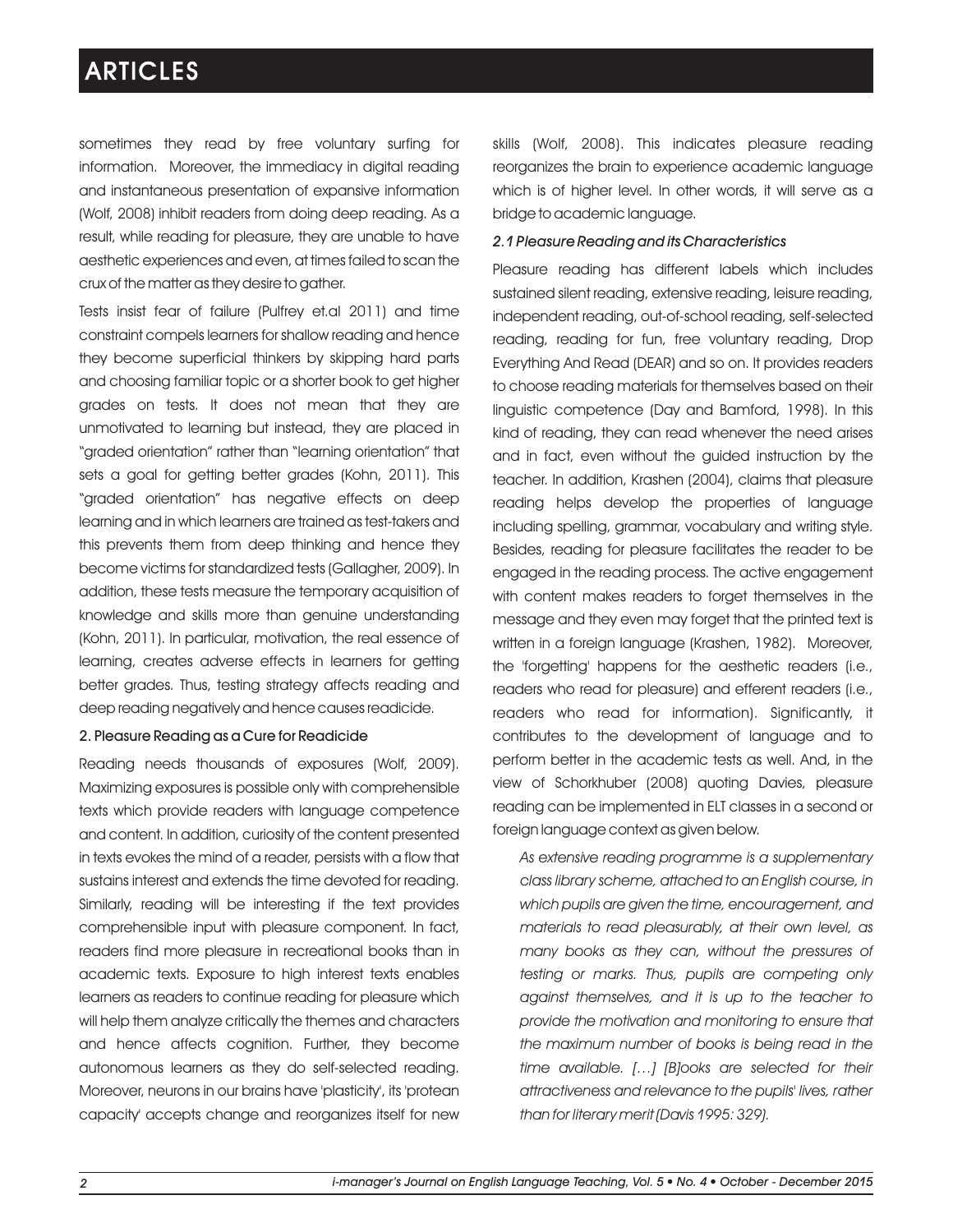### 3. Building Spark with Books

Pleasure reading affects vocabulary, grammar, spelling, and linguistic skills by providing rich input and, in fact, it creates a desire to read. The "willingness to read" promotes intellectual value (Yamashita, 2013) and the pleasure of learning new ideas and knowledge sustains the reading habit. This kind of reading can be promoted among readers by choosing a reading text for themselves. This gives autonomy to readers in the reading environment in addition to the joy of intellectual satisfaction (Judge, 2011). Recognition of choice of materials can be encouraged by providing opportunities such as book chats, discussions on the books read. Besides, they also learn presentation techniques such as introducing a character through physical description and comparing characters with the well-known or real life person (Layne, 2009). Moreover, this intellectual discussion evokes readers to read more. The book talk will help readers know about the books read by other readers and it creates curiosity to read more books.

Selecting interesting books for reading enables readers to continue reading. If they could not choose the right text that matches with their level of understanding, they cannot read and as a result it will create anxiety in the reading environment. Teacher as a reading advisor assists such readers by providing techniques to help choosing books to initiate in-school and out-of-school reading. Layne gives some suggestions to novice readers as to how to choose books for reading:

- 1. Rate the title because it introduces the content.
- 2. Look at the name of the author in order to have some idea about the themes discussed.
- 3. Read the 'dedication' page which tells readers about the purpose of the book.
- 4. Read the titles of chapters to know more about the story line of the book, characters and themes.
- 5. Read the front cover flap to know the plot summary.
- 6. Read the back cover to know more about the most exciting part of the story, remarks from readers and critics and an excerpt from a story.
- 7. Look at the CIP-Cataloging- In –Publication Data as this information describes the entire story in a sentence

### (Layne, 2009).

### 4. Pleasure Reading Promotes Academic Reading

Pleasure reading is a tool that makes children to not only realize the power of reading but also develop a habit of reading. Creating in-house reading atmosphere for at least fifteen to twenty minutes a day promotes a desire to read. It is more effective to spend a little time each day than spending a large segments of reading at the end of the week or twice a week (Krashen, 2004). In other words, this atmosphere is referred to as 'reading sanctuary' where readers learn to read a lot, read fluently, read books that they can read and develop thoughtful literacy in a less anxiety environment (Pruzinsky, 2014). Also, it develops the taste for reading and even stimulates reluctant readers to do more reading and even out-of-school reading.

For instance, readers involve in reading magazines, newspapers, and blogs to know more about current affairs which promotes socio-cultural literacy and this kind of reading sustains reading habit. It evokes reader's imagination (Wolf & Barzillai 2009). Subsequently, they encounter "imaginative rehearsals" for the real world and this facilitates readers to understand complex thoughts (Burke, 1968) and increases reading speed and level. Furthermore, those who spend their spare time in reading have more content knowledge and score higher grades in achievement tests (Cunningham & Stanovich, 1991; Krashen, 2003).

#### 5. Pleasure Reading as a Ladder to Deep Reading

Many readers hit a "Literacy ceiling" in the beginning stage where "they are unable to access the knowledge and information in books and other printed materials that are part of a curriculum" (Schoenbach et.al., 2000) because the academic style of a text requires higher level of thinking to predict, to analyze, to synthesize and to infer supported by comprehension. If the text is well-within the linguistic competence, the message enters into the minds of the learners (Day & Bamford, 1998). In contrast to this, a reader cannot comprehend the message if the text is beyond the linguistic knowledge of the reader. Teacher's guidance is mandatory for reading academic texts because, when a learner has only a little exposure to reading, he/she has to be taught the necessity of reading explaining how reading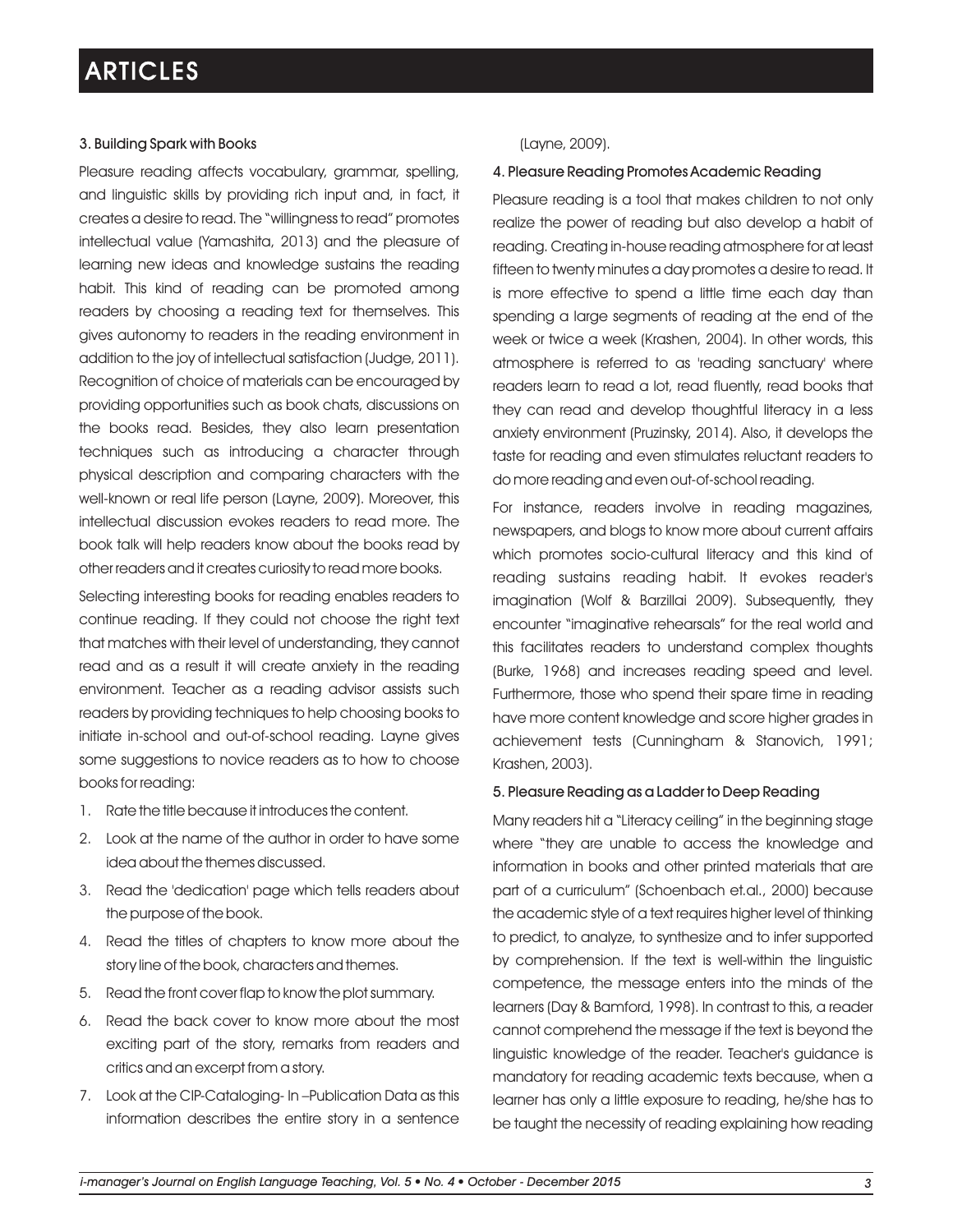affects language and knowledge through proper motivation before entering into the world of ample exposure where he/she reads to learn. Moreover, the vocabulary, syntax and writing style used in academic texts differ from the style used in books meant for light reading and this leads to reading difficulties. In order to make academic reading easier, teachers have to explain concepts to make the text comprehensible. In addition, readers can be asked to do repeated reading of the texts and, moreover, they can be motivated to involve in narrow reading which means reading different texts on the same topic. This kind of reading helps learners understand academic texts.

Readers need to be taught the deep reading strategies in order to make academic texts easier. This kind of reading helps bring out the meaning of words with critical, analytical, analogical and inferential insights. This array sophisticates different layers of meaning while approaching the text every time and, in fact, it provides effective reflections and insights of the text. Deep reading not only settles with getting information and grasping content but also demands metacognition. It requires interest to continue reading for better comprehension in order to connect and relate with prior knowledge by meditating and reacting on the thought itself. In effect, the reader takes the role of a thinker who views the text beyond the wisdom of the author. In fact, this type of reading saves readers to be deluded and it promotes real love for reading. It is also mentioned by (Tanny Mcgregor, 2007) as "text plus thinking equals real reading."

The learners inside classrooms are not trained to this type of reading. They do superficial reading in order to survive competition. Superficial reading provides only the temporary benefits such as test scores, rewards and praise through skimming and scanning the texts. And, they search for immediate information which, in fact, deceives when it is not arbitrated. This kind of learning creates superficial readers. On the contrary, vocabulary encountered in pleasure reading materials helps to guess meaning of academic texts and the already acquired prior knowledge prepares learners for deep reading (Krashen, 2010).

### Conclusion

Decline in reading habit of children creates aliteracy and, in fact, it is more dangerous than illiteracy. In order to eradicate aliteracy or readicide and to inculcate the habit of reading among children, pleasure reading can be used as a tool as it provides more comprehensible input in a low anxiety situations. Moreover, this kind of reading will make the academic language easier. Instead, testing students often with a view to improving the performance on tests will result in shallow reading and, in fact, this kind of learning will badly affect the cognition of children.

#### References

[1]. Burke, K. (1968). *Psychology and form*. In Counterstatement, 2nd ed. Berkley: University of California Press.

[2]. Clark, C. & Rumbold, K. (2006). *Reading for pleasure: A research overview*. National Literacy Trust. Retrieved from http://www.literacytrust.org.uk/assets.

[3]. Cunningham, E. & Stanovich, K. E. (1991). "Tracking the unique effects of print exposure in children: Associations with vocabulary, general knowledge, and spelling", *Journal of Educational Psychology*, Vol.83, pp.264- 274.

[4]. Davis, C. (1995). "Extensive reading: an expensive extravagance?", *ELT Journal*, Vol. 49, pp. 329-335.

[5]. Day, R. & Bamford, J. (1998). *Extensive reading in the second language classroom*. Cambridge: Cambridge University Press.

[6]. Gallagher, K. (2009). *Readicide: How schools are killing reading and what you can do about it*. Portland, ME: Stenhouse.

[7]. Hincks, T. & Balding, J.W. (1988). "On the relationship between television viewing time and book reading for pleasure: the self-reported behaviour of 11 to 16 year olds", *Reading*, Vol.22 (1), pp.48-49.

[8]. Howard, V. (2011). "The importance of pleasure reading in the lives of young teens: Self-identification, selfconstruction and self-awareness", *Journal of Librarianship and Information Science,* Vol.43(1), pp.46–55. doi: 10.1177/09 61000610390992.

[9]. Judge, B. (2011). "Driven to read: Enthusiastic readers in a Japanese high school's extensive reading program", *Reading in a foreign language*, Vol.23, pp.161-186.